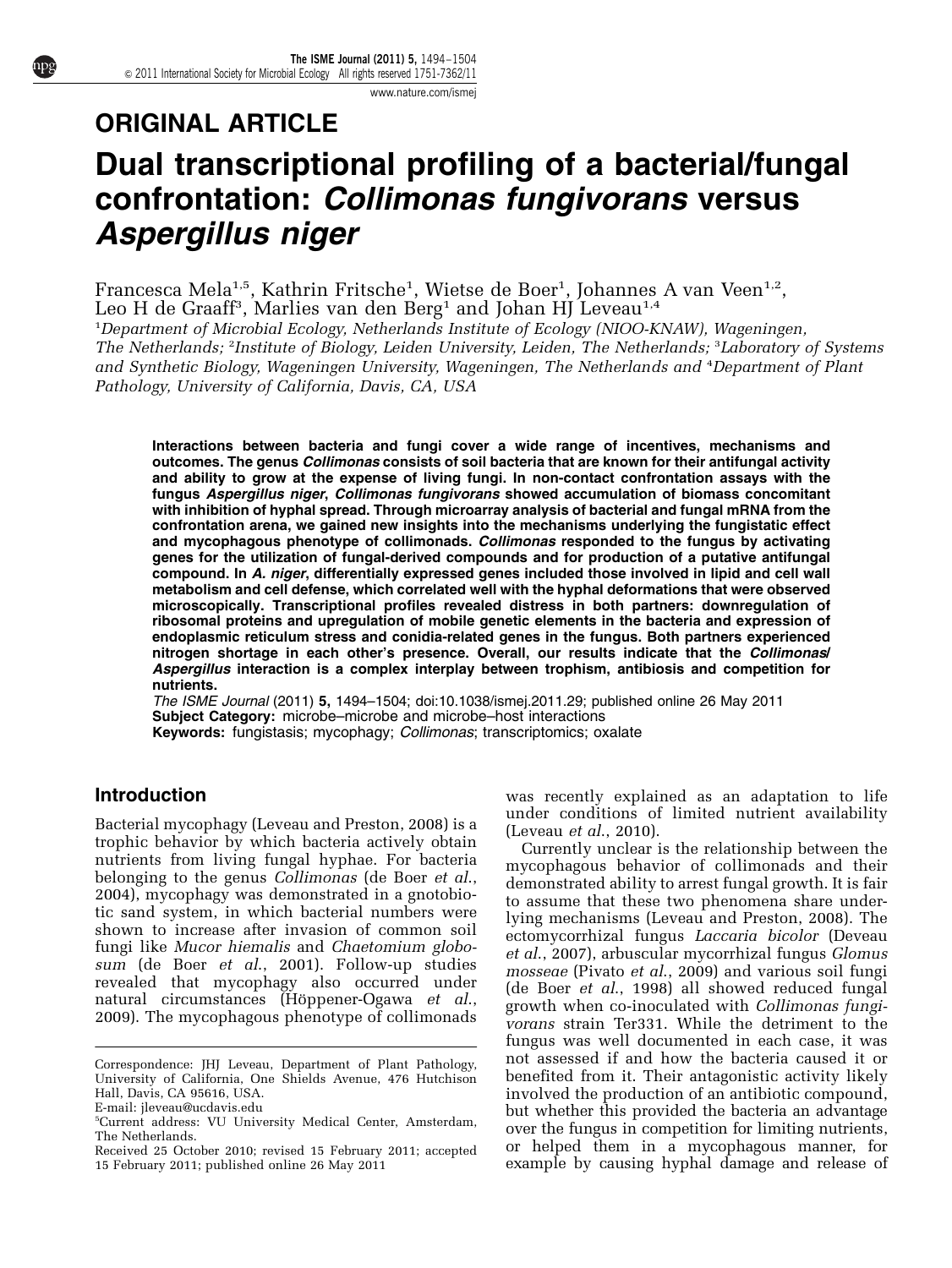1495

strain N400 (CBS120.49), as well as its derivative 752.10, which is a non-oxalate producer ([Ruijter](#page-10-0) et al[., 1999](#page-10-0)), and Aspergillus westerdijkiae, which was kindly provided by Robert Samson, CBS-KNAW, Fungal Biodiversity Centre, Utrecht, The Netherlands. In preparation for the confrontation assay, Aspergillus was grown on potato dextrose agar medium for 4 days at 30 °C. Conidia were harvested by washing with sterile saline solution [\(van der Veen](#page-10-0) et al., 2009) supplemented with 0.005% Tween 80, filtered through Miracloth (Calbiochem, Nottingham, UK) to remove mycelial fragments, washed twice and resuspended in saline solution. The confrontation arena consisted of Petri dishes (9 cm diameter) containing 25 ml of WYA supplemented with 10 µg bromocresol purple per ml. Confrontations were set up in one of two ways, A and B. For setup A (shown in Figure 1), we placed in the center of a WYA plate an autoclaved 2 cm wide strip of Nuclepore Track-Etch polycarbonate membrane (Whatman, s'-Hertogenbosch, The Netherlands, catalog number  $113506$ ,  $0.2 \mu m$  pore size), on top of which eight 2.5 µl droplets each containing  $10<sup>4</sup>$  A. niger spores were equidistantly deposited. The polycarbonate membrane separated the mycelium from the agar medium, thus preventing the fungus from growing into the agar and allowing easy and complete removal of hyphal material for RNA extraction (see below). Next, eight  $2.5 \mu$  droplets of bacterial suspension were placed at a distance of 2.5 cm on either side of the membrane and streaked into a single line parallel to the edge of the membrane. Confrontation setup B (an example is shown in [Figure 2a\)](#page-2-0) was the same as A but did not feature a polycarbonate membrane. Also, Aspergillus was point inoculated, while C. fungivorans was inoculated as a single streak across the middle of the plate. For both setup A and B, plates were sealed with Parafilm and incubated at  $20^{\circ}$ C. Control plates were inoculated as described above, but with only Aspergillus or C. fungivorans on the plate.



Figure 1 Experimental setup of the Collimonas/Aspergillus confrontation assay for RNA extraction. The setup features eight spot inoculations of A. niger (A) spores on a piece of polycarbonate membrane in the center of the plate, and two parallel lines of C. fungivorans inoculum (broken line B). Inclusion of the membrane was necessary for complete recovery of fungal mycelium from the agar surface for RNA extraction. The presence of the membrane did not affect the antagonistic impact of Collimonas on the fungus and production of slime by Collimonas as observed in the absence of the membrane ([Figure 2\)](#page-2-0). On the control plates, only one partner was inoculated, either A. niger (left panel) or C. fungivorans (right panel).

fungal content, is not clear. These scenarios are not mutually exclusive, and both may be explored by mycophagous bacteria under conditions of nutrient limitation in the presence of fungi.

In preliminary confrontations of C. fungivorans Ter331 with Aspergillus niger on nutrient-poor plates, it was observed that (1) growth of this fungus was severely inhibited by the bacterium and (2) the presence of the fungus resulted in the accumulation of bacterial biomass. These results suggest simultaneous expression of the mycophagy phenotype (that is conversion of fungal biomass into bacterial biomass) and the production of one or more antibiotic compounds. Best known for its role as a common food spoiler, a 'cell factory' in the fermentation industry, and an opportunistic human pathogen, A. niger had its complete genome sequenced recently (Pel et al[., 2007\)](#page-10-0). In addition, an Affymetrix microarray for transcriptomic interrogation is available, as is a large body of literature on Aspergillus mutants and their phenotypes. Similarly, genomic resources are available for C. fungivorans strain Ter331, including an annotated genome [\(Leveau](#page-9-0) et al[., 2010\)](#page-9-0), a plasposon mutant library [\(Leveau](#page-9-0) et al[., 2006](#page-9-0)) and a large insert genomic library [\(Leveau](#page-9-0) et al., 2004). We exploited the availability of genomic resources for both partners and took a transcriptomic approach to listen in on the dialog that goes on during their interaction on nutrientpoor plates. Typically, such approaches have been very valuable by offering new insight into the complexity of prokaryotic-host cross-talk ([Barnett](#page-8-0) et  $\overline{al}$ , 2004; [Tailleux](#page-10-0) et  $al$ , 2008), including bacterial/fungal interactions (Schrey et al[., 2005;](#page-10-0) [van Rij](#page-10-0) et al., 2005; [Deveau](#page-9-0) et al., 2007; [Maligoy](#page-9-0) et al[., 2008;](#page-9-0) Barret et al[., 2009](#page-8-0)). However, in many of these studies only one partner was profiled, treating the other one as a black-box component of the biotic environment. In the approach taken here, we profiled the transcriptomes of both the bacterium and the fungus, which allowed us to interpret any changes in gene expression in one organism in terms of the other's possible cause or effect.

## Materials and methods

## Strain cultivation and confrontation assay

C. fungivorans Ter331 [\(de Boer](#page-9-0) et al., 2004) was routinely maintained on 1/10 TSB agar plates (composition of all media used in this study are listed in Supplementary Information). Growth of Ter331 on oxalate and citrate was tested on MM minimal medium. In preparation for the confrontation assay, C. fungivorans Ter331 was inoculated from 1/10 TSB agar into liquid 1/10 TSB medium. After o/n growth at  $25^{\circ}C$ , bacterial cells were harvested by centrifugation, washed once with wash solution  $(0.25 g KH_2PO_4$  per liter, pH 6.5), and resuspended to an optical density of 1 at 600 nm. Fungal strains used in this study include A. niger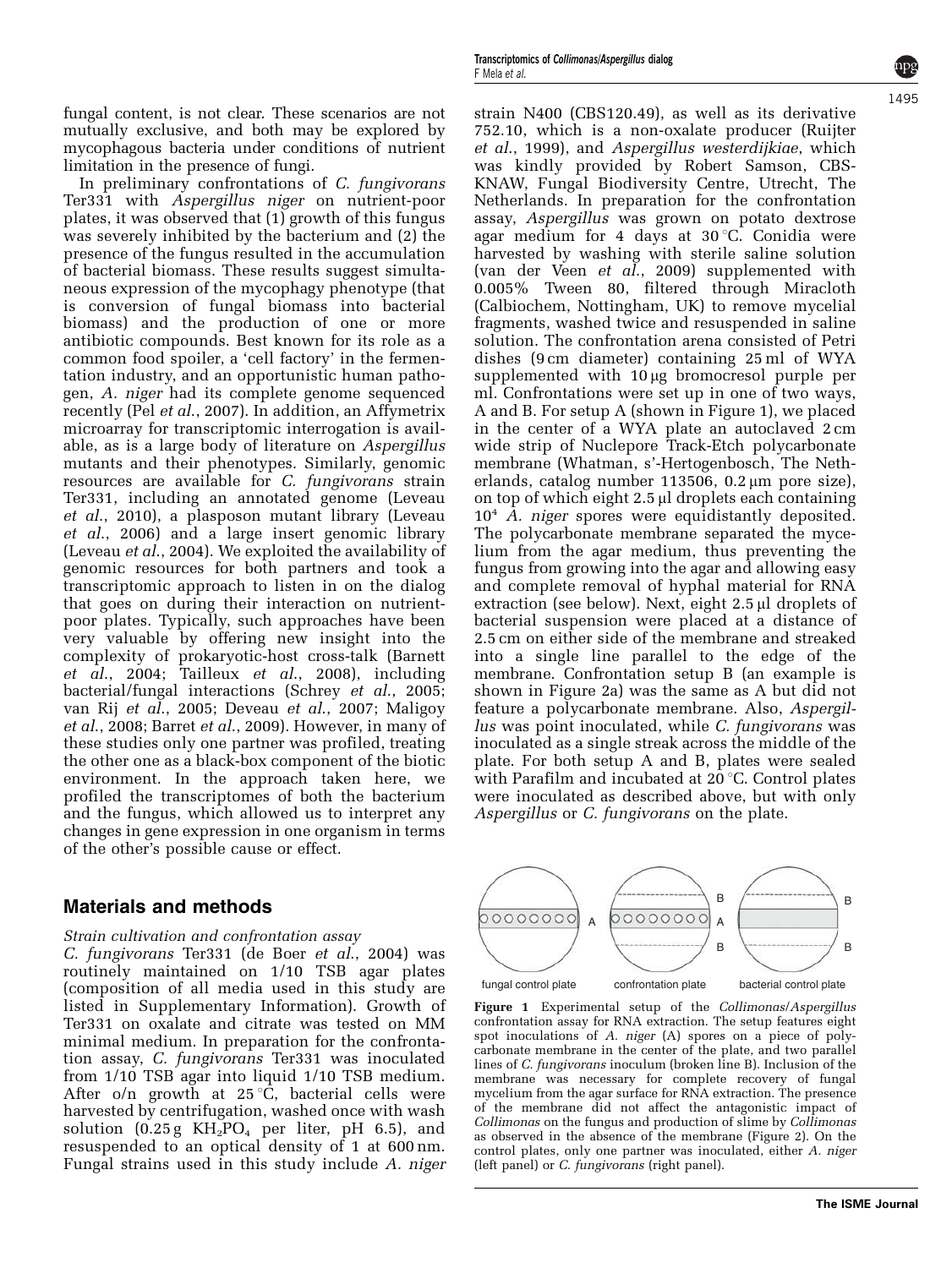<span id="page-2-0"></span>

Figure 2 (a)Visualization of the Collimonas/Aspergillus confrontation, 2 (left), 4 (middle) and 7 (right) days after inoculation of A. niger (An) in the presence (bottom row) of C. fungivorans (Cf) or in its absence (top row). (b) Microscopic view of A. niger hyphae on the plate without (left) or with (right) Collimonas. (c) Radial hyphal growth (in pixels) of A. niger in the absence (circles) or presence (triangles) of Collimonas. (d) Production of slime by Collimonas in confrontation with A. niger. Not shown is the negative control: Collimonas in the absence of A. niger did not produce detectable levels of slime.

## Assessment of oxalate concentrations, hyphal growth, slime production and agar acidification

All these were assessed using confrontation setup B. Oxalate concentrations were determined by extraction of agar from confrontation plates with 1 ml Milli-Q water per gram agar. The extract was filtered through a  $0.25$ -µm filter. As a negative control, we used plates that were not inoculated with *Aspergillus*. As a positive control, we used agar that was supplemented with  $300 \mu M$  oxalate. Extracts were tested for oxalate by high-performance liquid chromatography as described elsewhere (Ruijter et al[., 1999\)](#page-10-0). For a standard curve, oxalate was used in the  $0.1-10 \text{ mM}$  concentration range. Hyphal growth of Aspergillus in the presence or absence of Collimonas was quantified by taking daily photographs and measuring the radius of the fungal colony (from the point of inoculation towards the center of the plate) using ImageJ ([Abramoff](#page-8-0) et al., [2004\)](#page-8-0) and plotting these values (in pixels) as a function of time (Figure 2c). Slime production was quantified by ImageJ and expressed as the number of pixels in the area covering the plate in slime, plotted over time (Figure 2d). To test agar acidification and Collimonas slime production in response to different compounds, we streaked a horizontal line of Ter331 in the middle of a confrontation plate, incubated for 5 days at 20 $\degree$ C, then using a sterilized cork borer punched a hole in the agar about 2 cm away from the Ter331 line and added  $100 \mu l$  of the following stock solutions to the hole: (1) oxalate (100 mM), (2) oxalate (100 mM) adjusted with NaOH to pH 6.4, (3) citrate (100mM), (4) citrate (100mM) adjusted with NaOH to pH 6.5, (5) N-acetylglucosamine

(400 mM), (6) glycerol (50%), (7) glucose (20%) or (8) water (control).

## RNA isolation

Confrontation setup A was used to isolate RNA at two time points during the interaction between the bacterium and the fungus, that is 5 days after inoculation (time point T1), at which time the production of bacterial slime and slowdown of fungal growth were first apparent, and 1 day after T1 (T2). For fungal RNA isolation,  $\sim 60$  mg mycelium was retrieved and pooled from seven confrontation plates. After grinding in a mortar with liquid nitrogen, total RNA was extracted using Trizol Reagent (Invitrogen, Breda, The Netherlands) following instructions of the manufacturer. Each RNA isolation was performed in duplicate for both treatments (that is the presence/absence of C. fungivorans) and both time points (that is T1/T2), resulting in eight fungal RNA samples. For bacterial RNA isolation, biomass was collected by retrieving and pooling cells from the same seven plates from which fungal RNA was isolated. After resuspension in pre-cooled  $(4 \degree C)$  wash solution and centrifugation at  $3000 g$  at  $4^{\circ}$ C, RNA was extracted from the bacterial cell pellet using Trizol Reagent. RNAprotect was not used, because it resulted in RNA of low quality. Each bacterial RNA isolation was done in duplicate for both treatments (presence/ absence of A. niger) and both time points (T1/T2), resulting in eight bacterial RNA samples. RNA quantity and quality were checked using a NanoDrop (Isogen Life Science, IJsselstein,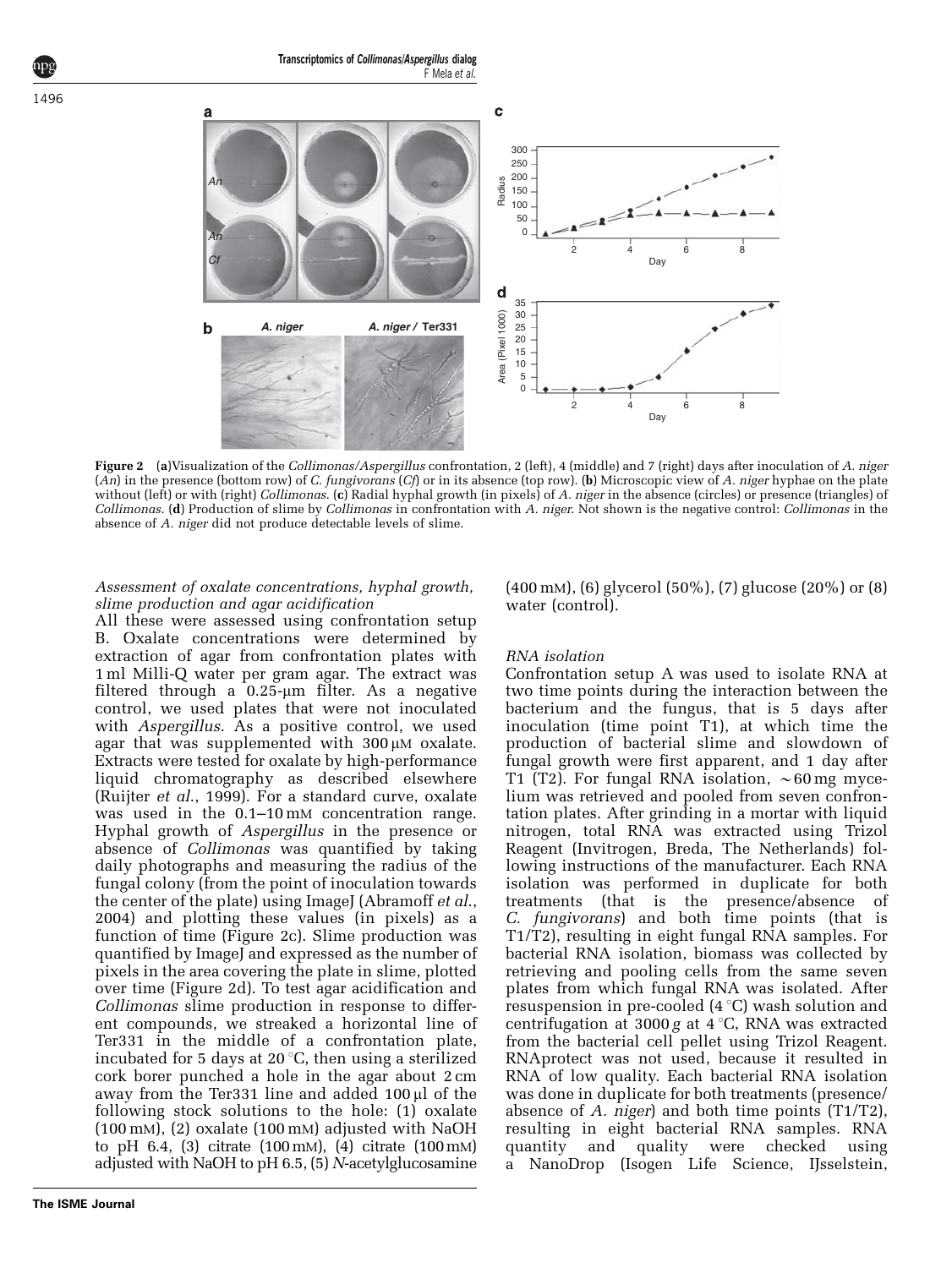The Netherlands) and Experion (Bio-Rad, Veenendaal, The Netherlands), respectively.

## Microarray analysis

Synthesis, labeling and hybridization of fungal cDNA to A. niger GeneChips were performed according to the instructions of the manufacturer (Affymetrix, 2004). The dsmM\_ANIGERa\_coll511030F GeneChips are based on the genome sequence of A. niger CBS513.88 (Pel et al[., 2007](#page-10-0)) and contain 14 554 probe sets representing all annotated ORFs and genetic elements of A. niger. Chip information is available in NCBI's Gene Expression Omnibus (accession number GPL6758). The use of A. niger CBS513.88 microarrays for transcriptional profiling of A. niger N400, as was done in this study, has a precedent in the literature [\(van der Veen](#page-10-0) et al., [2009\)](#page-10-0). C. fungivorans Ter331 cDNA synthesis, array hybridization and scanning were performed by NimbleGen (Roche NimbleGen Systems, Iceland). The cDNA was synthesized from 20 µg total RNA and hybridized on a custom-made expression array produced by NimbleGen. Each of the 4480 annotated chromosomal (Leveau et al[., 2010;](#page-9-0) NCBI accession number CP002745) and 43 plasmidlocated (Mela et al[., 2008;](#page-9-0) NCBI accession number EU315244) genes was represented by five replicates of 16 60 mers. The array also contained 32 483 control probes used by Nimblegen to quantify background signal and non-specific hybridization. Chip information is available via the MIAMExpress database (accession number A-MEXP-1876).

## Data analysis

C. fungivorans microarray data were normalized by NimbleGen using quantile normalization [\(Bolstad](#page-8-0) et al[., 2003](#page-8-0)) and the Robust Multichip Average algorithm (Irizarry et al[., 2003a, b](#page-9-0)). A. niger microarray data were normalized using the Bioconductor package 'affy' (Gautier et al[., 2004\)](#page-9-0). Both data sets were analyzed using the ArrayStar version 2.1.0 (DNAStar, Madison, WI, USA). To identify genes with significant changes in expression levels, the following criteria were applied:  $(1)$  the *P*-value for a moderated *t*-test [\(Smyth, 2004\)](#page-10-0) with false discovery rate multiple testing correction should be  $\leq 0.05$  and (2) an absolute fold change in transcript level should be  $\geq 2$ . The fungal and bacterial microarray data have been submitted to the EMBL-EBI's ArrayExpress database under accession number E-MTAB-350.

## Validation of microarray data

Validation of microarray data was performed by realtime PCR analysis of a subset of differentially expressed genes. For Collimonas, we confirmed the expression of 10 genes that were upregulated based on microarray data and one with unaltered expression. Aspergillus microarray results were validated

by qPCR analysis on three differentially expressed genes and one unchanged gene. The same RNA used for cDNA synthesis in the microarray experiment was used for reverse transcriptase PCR analysis. Primer pairs (Supplementary Tables S4 and S5) were designed using the software Primer express 3.0 (Applied Biosystems, Warrington, UK). A total of 250 ng of RNA was treated with DNase using a TURBO-DNA-free kit (Applied Biosystems, Nieuwerkerk a/d Ijssel, The Netherlands) and converted into cDNA using the RevertAid H minus first-strand cDNA synthesis kit (Fermentas, St Leon-Rot, Germany). To confirm the absence of genomic DNA contamination, a reaction without the reverse transcriptase was performed for each sample. Each cDNA sample was diluted  $5 \times$  in sterile H<sub>2</sub>O and  $5 \mu$ of the diluted samples were used as template in a 25-µl qPCR reaction containing 100 nM of each primer and 1  $\times$  ABsolute QPCR SYBR green PCR master mix (ABgene, Epsom, UK). Reactions were carried out in a Corbett Rotor-Gene 3000 instrument (Westburg, Leusden, The Netherlands), with the following cycling conditions:  $95^{\circ}$ C for 15 min followed by 40 cycles of 95 °C for 30 s, 55 °C for 30 s and 72 °C for 30 s. The relative standard curve method was applied to estimate gene copy numbers ([Applied Biosystems,](#page-8-0) [2008](#page-8-0)). Standard curves for each gene were prepared using genomic DNA.

# Results and discussion

## Visible responses of C. fungivorans and A. niger to each other's presence

In a non-contact confrontation assay, the co-inoculation of C. fungivorans Ter331 clearly inhibited the mycelial extension of A. niger [\(Figures 2a and c\)](#page-2-0). Microscopically, we observed deformation and increased branching of the fungal hyphae in the presence of Ter331 [\(Figure 2b](#page-2-0)). During mycelial development, the agar became acidic, as indicated by the change in color of the pH indicator bromocresol purple (not shown). This acidic halo expanded gradually and ahead of the fungal front, independent of the presence of bacteria. On the confrontation plates, the arrival of the fungalinduced acidification wave coincided with the accumulation of bacterial biomass in the form of slime [\(Figures 2a and d\)](#page-2-0). In the later stages of the interaction, fungal mycelium turned a darker color, likely as a result of a change in the process of conidiation.

## Transcriptional responses of the organisms to each other's presence

[Figure 3](#page-4-0) shows the numbers of bacterial and fungal genes that were differentially regulated at two time points (T1 and T2) during the confrontation assay. Up to 0.4% of the fungal genome (53 genes) showed altered expression in response to Collimonas. The presence of Aspergillus also evoked changes in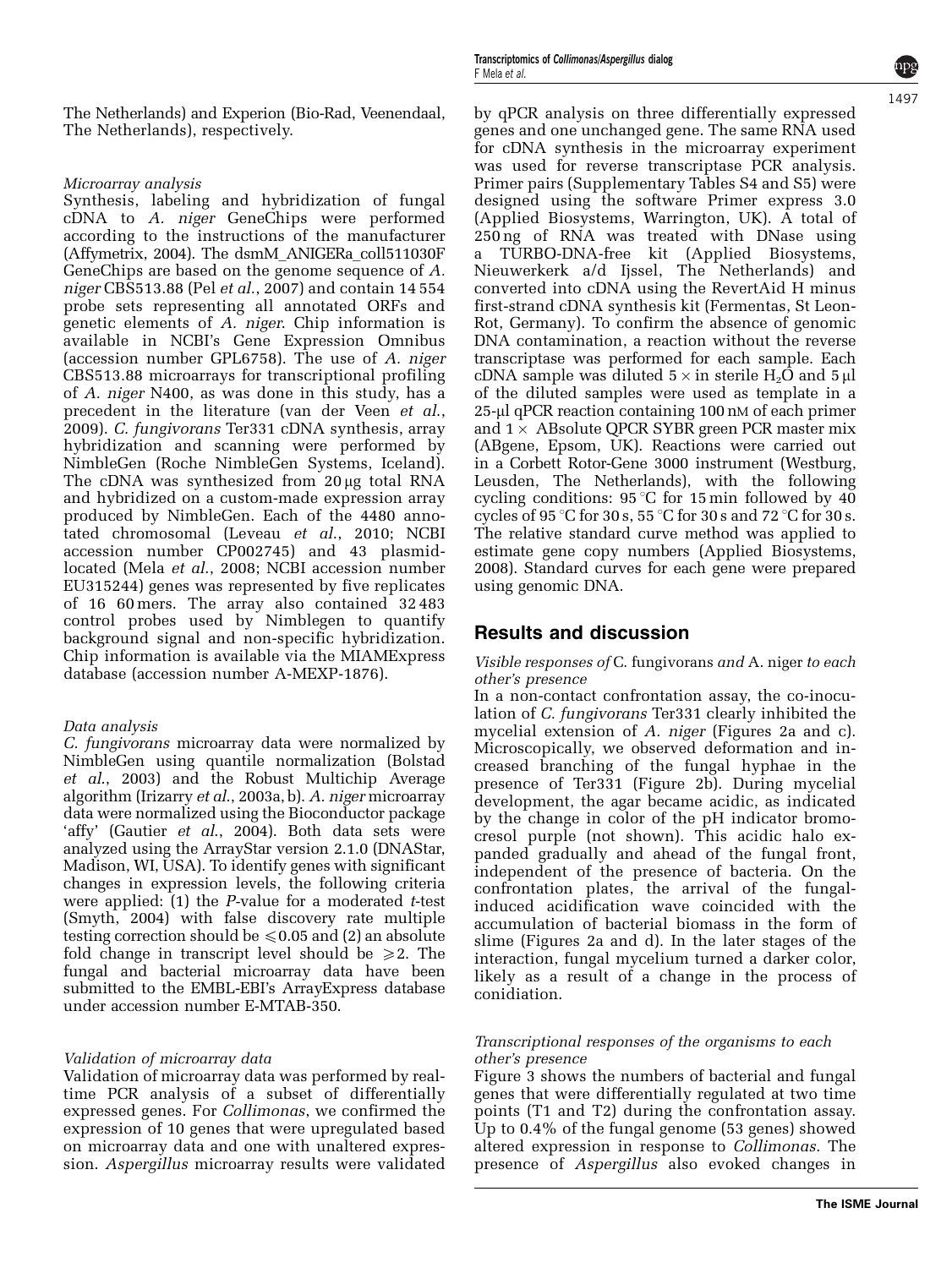Transcriptomics of Collimonas/Aspergillus dialog F Mela et al.

<span id="page-4-0"></span>



Figure 3 Venn diagrams showing the number of genes differentially expressed in Collimonas and Aspergillus in the presence of each other at two different time points (T1 and T2). Values represent the number of genes that were  $\geq 2$ -fold induced or repressed at the 95% confidence level. Intersects show the numbers of genes that were upregulated or downregulated at both time points. The diameter and overlap of the circles are proportional to the values shown.

the transcriptome of Collimonas. At T1, that is at the onset of slime production by the bacteria, 8% (365) of the analyzed genes were differentially expressed at the 95% confidence level. Most of these (71%) were upregulated (Figure 3). At T2, which was 1 day later, as many as 49% of the analyzed genes showed altered expression. Some genes were upregulated at both T1 and T2. Microarray data were validated by quantitative PCR measurements on a subset of regulated genes (Supplementary Figure S1).

## Genes differentially expressed in C. fungivorans

Many of the Collimonas genes that were upregulated at T1 appeared in distinct clusters on the genome ([Figure 4](#page-5-0); Supplementary Table S1). A detailed description of these genes is given below. At T2, almost 50% of the Collimonas analyzed genes showed an altered transcription level. In contrast with what we observed at T1, the differentially expressed genes were distributed all over the genome.

## Carbon and energy metabolism

Cluster A features two genes that code for an oxalate/formate antiporter (Cf\_2072 and Cf\_2075) and two for a formyl-CoA transferase (Cf\_2080 and Cf\_2082). The same cluster harbors two genes (Cf\_2063 and Cf\_2079) with coding homology to several thiamine pyrophosphate-requiring enzymes, including oxalyl-CoA decarboxylases. In the anaerobic bacterium Oxalobacter formigenes, which belongs to the same family as Collimonas, the net activity of these activities (that is oxalate in, formate out) generates a proton gradient from which the bacterium derives energy [\(Anantharam](#page-8-0) et al., 1989; [Dimroth and Schink, 1998](#page-9-0)). Downstream of Cf\_2063 are four genes (Cf 2064-2067) that code for the  $\alpha$ - $\beta$ -,  $\gamma$ - and  $\delta$ -subunits of an NAD-dependent formate dehydrogenase ([Oh and Bowien, 1998](#page-10-0)). This enzyme catalyzes the conversion of formate to  $CO<sub>2</sub>$  with concomitant production of  $NADH<sub>2</sub>$ , allowing aerobic bacteria such as Cupriavidus oxalaticus [\(Svedruzic](#page-10-0) et al[., 2005](#page-10-0)) to use oxalate as an energy source. Cluster B encodes several enzymes of the glycerate pathway ([Sahin, 2003](#page-10-0)). This pathway includes tartronic semialdehyde reductase (Cf\_3540) and glyoxylate carboligase (Cf\_3542) and is used by bacteria to assimilate C2 compounds, including oxalate [\(Quayle, 1961\)](#page-10-0). Together, these data suggest that in confrontation with A. niger, C. fungivorans Ter331 is utilizing oxalate as a source of carbon and/or a source of energy. Indeed, oxalate is known to be one of the main acids produced by A. niger (Pel et al[., 2007\)](#page-10-0), and we could confirm its production by A. niger N400 on the confrontation plate by high-performance liquid chromatography analysis of agar extracts (see Materials and methods). In two independent experiments, we measured 0.89 and 1.20 mM oxalate produced by A. niger 6 days after inoculation. We could not confirm the ability of Collimonas to grow on oxalate as sole source of carbon: in mineral medium, we observed growth to an optical density of  $\sim 0.1$  or 0.4 with 1 or 5 mM citrate, respectively, but not with oxalate (1 or 5 mM).

## Nitrogen metabolism

Several Collimonas genes that were upregulated in response to the presence of A. niger code for activities that mobilize ammonia. For example, in cluster C, gene Cf\_2985 expresses an fmdA-like formamidase and Cf\_2986 an amiE-like acylamide amidohydrolase. FmdA and AmiE release  $NH<sub>3</sub>$  from formamide ([Wyborn](#page-10-0) et al., 1996) and aliphatic amides [\(Skouloubris](#page-10-0) et al., 2001), respectively. Cluster D contains three genes (Cf\_4055-4057) with coding homology to nitrate transporter NasFED ([Wu](#page-10-0) [and Stewart, 1998](#page-10-0)), while cluster E (Cf\_224-227) contains nasCBA-like genes [\(Wu and Stewart, 1998](#page-10-0)) that are involved in the reduction of nitrate to nitrite to  $NH<sub>3</sub>$ . An additional nitrate transporter is encoded by upregulated gene Cf\_223 (also in cluster E). Also upregulated was Cf\_556 (cluster F), coding the large chain of glutamate synthase. By itself (that is in the absence of the small chain, which is encoded by Cf\_557 and which is not induced in the presence of the fungus), this enzyme exhibits glutaminase activity ([Mantsala and Zalkin, 1976](#page-9-0)), converting glutamine to glutamate and  $NH<sub>3</sub>$ .

The increased expression of  $NH<sub>3</sub>$ -mobilizing genes could be a response to an increased C/N ratio and to the induction of bacterial pathways for nitrogen scavenging. This would be consistent with the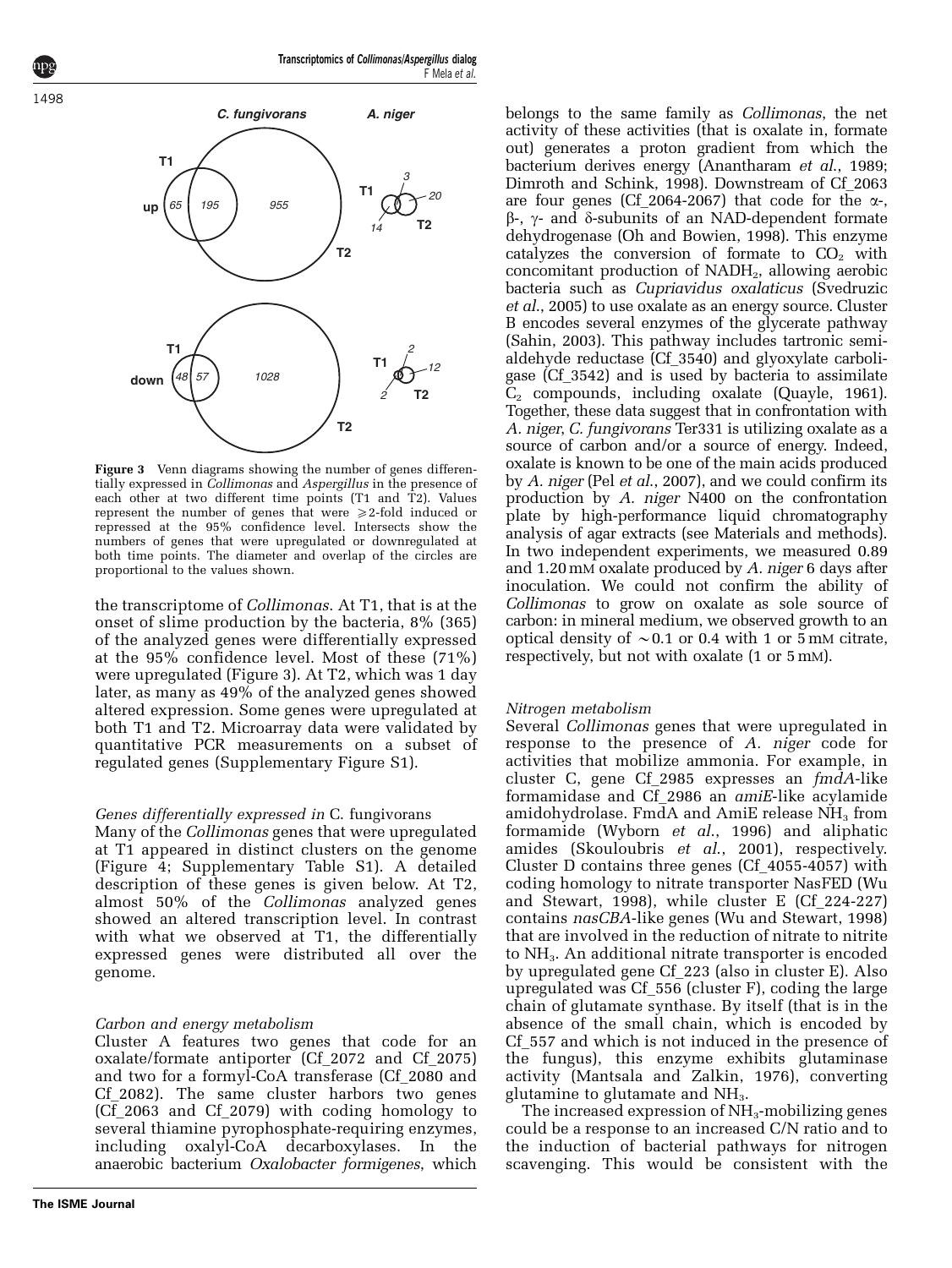<span id="page-5-0"></span>

Figure 4 Representation of differentially expressed genes in C. fungivorans Ter331 in confrontation with A. niger at time points T1 (upper panel) and T2 (lower panel). Each gene is represented by a square in the order as it appears on the genome. The color of a square indicates whether the gene was  $\geq$  2-fold induced (green) or repressed (red), at the 99% (dark green or dark red) or 95% (light green or light red) confidence level. Boxed are gene clusters A–Q that are referred to in the text. In both panels, the bottom row represents genes present on plasmid pTer331.

elevated expression of Cf\_2775, which codes for a putative permease for the alternative nitrogen source allantoin. Also upregulated were genes Cf\_2912- 2916 (in cluster H) and Cf  $2987-2991$  (in cluster C), both of which code for an UrtABCDE-type transporter of urea [\(Valladares](#page-10-0) et al., 2002).

#### Slime production

Both clusters I (Cf\_2786-2803) and J (Cf\_2051-2060) contain genes involved in exopolysaccharide production. Exopolysaccharides generate microscale gradients around the cell influencing nutrients concentration, pH and resistance to antimicrobials [\(Costerton](#page-9-0) et al., 1987; [Stewart, 2002](#page-10-0); [Stewart and](#page-10-0) [Franklin, 2008](#page-10-0)). Cluster J comprises 10 upregulated genes, several of which resemble genes coding for the synthesis of colanic acid. In Escherichia coli, this polyanionic heteropolysaccharide confers a strong negative charge to the cell surface and offers protection against acidic conditions (Mao [et al](#page-9-0)., [2001\)](#page-9-0). Several genes in cluster I resemble gum homologs for xanthan production in Xanthomonas campestris (Becker and Vorhölter, 2009). Xanthan synthesis is increased by exposure of X. campestris to acid stress (Roseiro et al[., 1996](#page-10-0)). We tested experimentally whether exposure of Collimonas to

an acidic environment triggers the production of slime (Supplementary Figure S2). Both HCl and oxalate acidified the agar but did not induce slime production. Citrate induced the production of slime, but did so also at a non-acidifying pH of 6.5. Slime production was further observed with N-acetylglucosamine, glycerol and glucose, but not with water. From these experiments, we conclude that (1) slime production requires a carbon source and (2) low pH is not required for slime production to occur. Another possible motivation for slime production is the dissipation of excess carbon. This was observed for Xanthomonas in the presence of organic acids and absence of growth [\(Esgalhado](#page-9-0) et al[., 2001\)](#page-9-0).

#### Secondary metabolites and bacterial secretion

Cluster K (Cf\_1128-1142) encompasses 15 upregulated genes, some resembling polyketide synthases and non-ribosomal peptide synthetases. We have preliminary evidence that these genes code for the synthesis of a compound with antifungal activity that is responsible for the inhibition of fungal growth and deformation of fungal hyphae ([Figures](#page-2-0) [2a–c\)](#page-2-0). Identification and characterization of this compound will be the subject of a separate study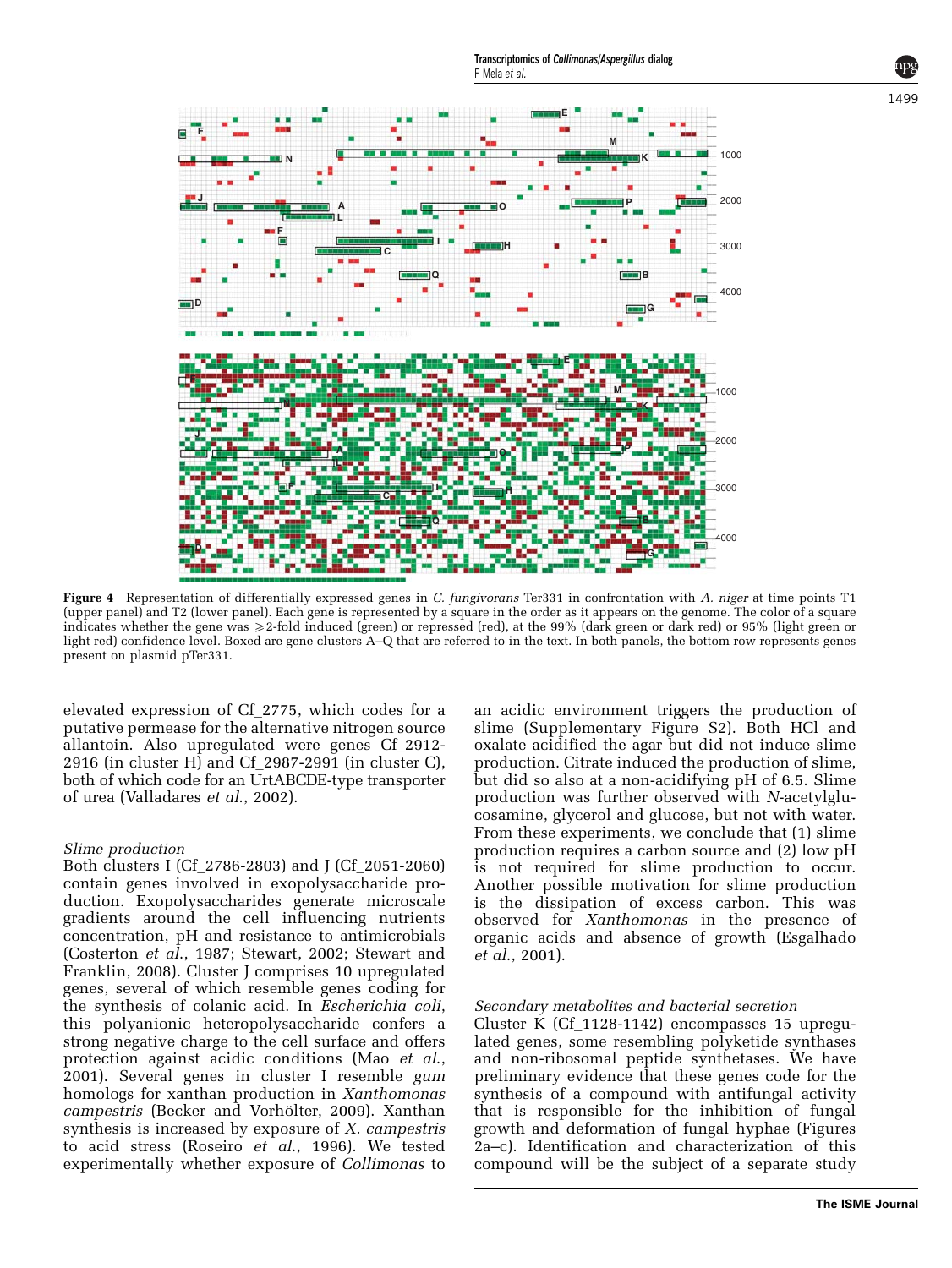(Fritsche et al., in preparation). Cluster L (Cf\_2276- 2284) codes genes belonging to a type II secretion system, a pilus-like structure specialized in transporting toxins and hydrolytic enzymes in the extracellular space [\(Cianciotto, 2005; Beeckman](#page-8-0) [and Vanrompay, 2009\)](#page-8-0).

## **Motility**

Cluster M (Cf\_986-1036) contains 23 upregulated genes related to flagellum synthesis and chemotaxis, suggesting that Collimonas is trying to get away from the fungus or move towards it. Our confrontation plates contained 2% agar, which typically does not allow flagella-driven motility. The possession of flagellum synthesis genes is in agreement with the observation by electron microscopy of polar flagella ([de Boer](#page-9-0) et al., 2004).

## Horizontal gene pool

Many of the genes located on plasmid pTer331 (Mela et al[., 2008\)](#page-9-0) showed increased expression in response to the fungus. The same was true for genes in clusters N (Cf\_1047-1074) and O (Cf\_2102-2115), both of which carry genes belonging to putative prophages. The activation of mobile genetic elements is a common feature of bacterial response to stress ([Foster, 2007\)](#page-9-0).

## General stress response and ribosomal proteins

In total, 57 genes were significantly downregulated at both T1 and T2 ([Figure 3\)](#page-4-0). Closer examination of these revealed a disproportionate number of genes coding for ribosomal proteins. Ribosomal proteins are essential for de novo synthesis of proteins ([Brodersen and Nissen, 2005](#page-8-0); [Wilson and Nierhaus,](#page-10-0) [2005\)](#page-10-0). Their downregulation has been linked to various stress experiences (Ishige et al[., 2003;](#page-9-0) [Lawrence](#page-9-0) et al., 2004; [Silberbach](#page-10-0) et al., 2005; [Silberbach and Burkovski, 2006\)](#page-10-0) and a decrease of cellular growth [\(Stintzi, 2003\)](#page-10-0). Genes Cf\_3502 and Cf\_2039, in clusters P and Q, respectively, encode two Csb proteins (Akbar et al[., 1999](#page-8-0); Prágai and [Harwood, 2002\)](#page-10-0). These are activated during the general stress response, which is triggered by energy or environmental stress and aims at protecting DNA, proteins and membranes from damage [\(Hecker and](#page-9-0) [Volker, 1998\)](#page-9-0). Consistent with this, genes Cf\_2035 and Cf\_2036, in cluster P, encode two ATP-dependent DNA ligase, involved in repairing DNA doublestrand breaks ([Aravind and Koonin, 2001](#page-8-0)).

## Genes differentially expressed in A. niger

As for the fungal genes that were differentially expressed in response to the presence of Collimonas ([Figure 3](#page-4-0); Supplementary Tables S2 and S3), their putative functions collectively suggest the fungal experience of (nutrient) stress and the need for rearrangement of cell walls and cell membranes.

## Nitrogen metabolism

The differential expression of several Aspergillus genes suggests that in confrontation with Collimonas, the fungus experienced a shortage of nitrogen. One of the downregulated genes, An01g11380, codes for a homolog of NmrA, which is involved in controlling nitrogen metabolite repression in various fungi [\(Stammers](#page-10-0) et al., 2001). In Aspergillus nidulans, a nmrA deletion partially derepressed the utilization of non-preferred nitrogen sources ([Andrianopoulos](#page-8-0) et al., 1998). Consistent with this, gene An02g00560, which codes for a uric acidxanthine transporter and is normally repressed by NmrA ([Gorfinkiel](#page-9-0) et al., 1993; [Stammers](#page-10-0) et al., 2001) was upregulated at T2. Three other genes that were induced at T1, that is An07g00370, An07g08770 and An13g03910 (also induced at T2), show coding homology to proteins involved in the transport and metabolism of the alternative nitrogen source allantoin/allantoate. Three of the 10 most highly upregulated genes in the fungus at T1 (that is An01g14550, An18g01740 and An10g00730) are coding for nitrilases, suggesting that nitriles may also serve as sources of nitrogen for the fungus.

## Stress response

Three genes that were downregulated at T2, that is An06g00900, An06g00930 and An06g00940, are located near each other on the genome. Of these, An06g00940 was annotated as NUCB1, a conserved regulatory protein [\(de Alba and Tjandra, 2004\)](#page-9-0). One of its proposed functions is to suppress the endoplasmic reticulum stress response, which is activated under conditions that lead to malfunctioning of the endoplasmic reticulum and unfolding/ misfolding of proteins [\(Tsukumo](#page-10-0) et al., 2007). Downregulation of this repressor suggests that such stress conditions are met in confrontation with Collimonas. Upregulated at T2, gene An01g10790 is a con-10 homolog, typically expressed during conidial differentiation (Roberts et al[., 1988;](#page-10-0) [Corrochano](#page-8-0) et al., 1995), which might be another indication that exposure to Collimonas induces fungal stress.

## Cell membrane

Several of the differentially expressed genes in A. niger are linked to the fungal cell membrane. Two genes, both upregulated at T2, are involved in regulating cell membrane fluidity. The first, An12g09940, resembles the sdeA gene of A. nidulans ([Wilson](#page-10-0) et al., 2004), which encodes a  $\Delta$ 9-stearic acid desaturase for the production of unsaturated fatty acids. The second, An03g00580, codes for a putative CypX-like cytochrome P-450 ([van den Brink](#page-10-0) et al., 1998). The latter is a key enzyme in the biosynthesis of ergosterol, which is required for membrane permeability and fluidity. Upregulation of An12g09940 and An03g00580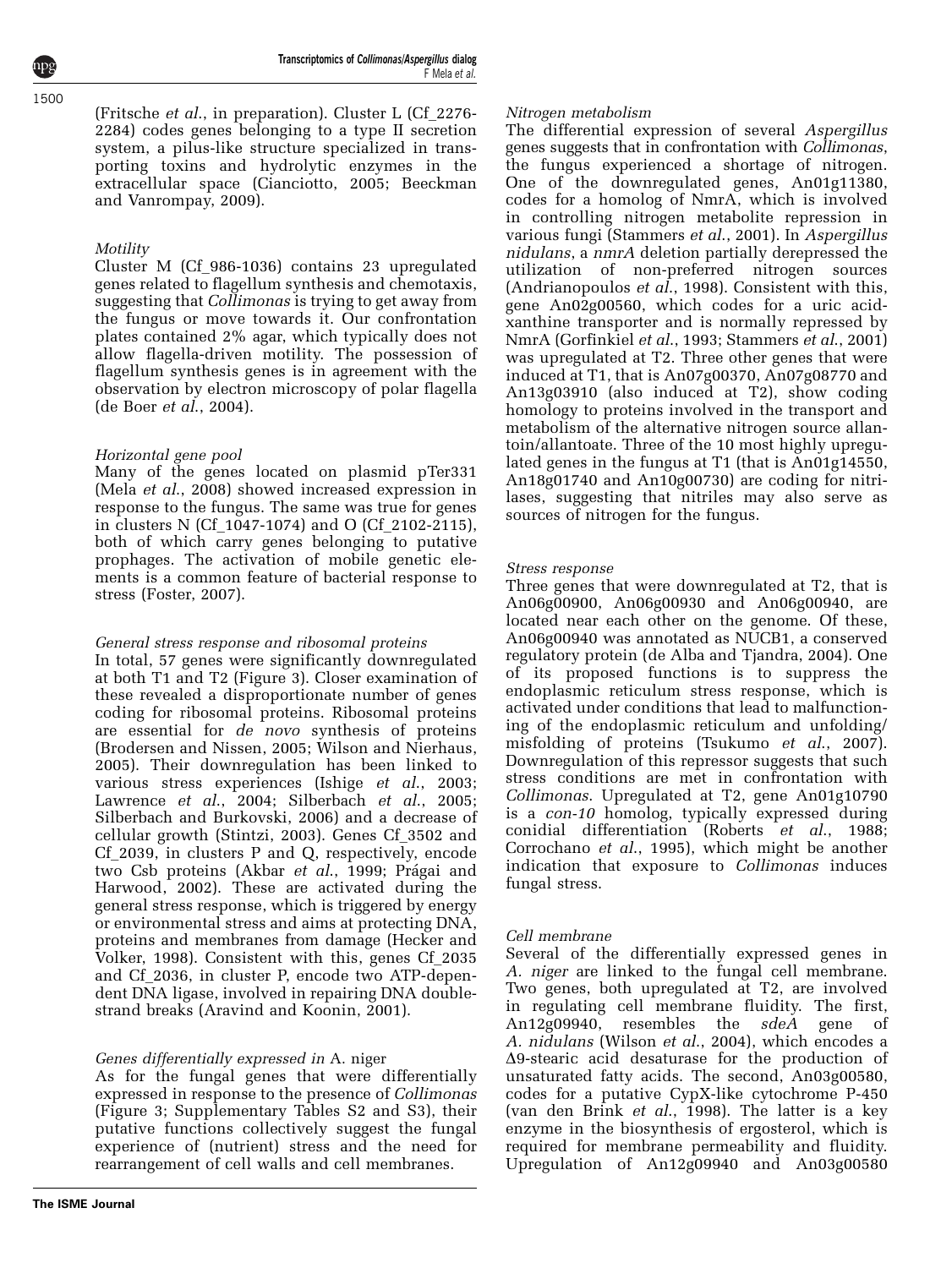suggests an effort by the fungus to regulate membrane fluidity, which in Candida albicans and Aspergillus fumigatus was suggested to confer resistance to amphotericin B [\(Hamilton, 1972;](#page-9-0) [Gautam](#page-9-0) et al., 2008). This polyene antifungal agent binds to ergosterol to form pores that cause leakage of hyphal content and eventually death of the fungus (Moore *et al.*, 2000). An16g05910 and An16g05920 are adjacent genes, both downregulated in our experiment. While An16g05920 codes for a putative membrane receptor of a yet unidentified signal [\(De Zwaan](#page-9-0) et al., 1999), An16g05910 is homologous to gene ahbB1 of A. nidulans, which is believed to be involved in cell membrane synthesis [\(van den Brink](#page-10-0) et al., 1998). Its deletion in A. nidulans led to an increased branched phenotype ([Lin and Momany, 2004](#page-9-0)), which closely resembled the hyphal deformations that we observed for A. niger in confrontation with Collimonas [\(Figure 2b\)](#page-2-0).

## Cell wall

The function of An12g10200, upregulated at T1, is unknown, but it was shown to be induced upon exposure of A. niger to caspofungin ([Meyer](#page-10-0) et al., [2007\)](#page-10-0), an antibiotic that inhibits the synthesis of the fungal cell wall component b-1,3-glucan. Another cell-wall-related gene was downregulated at T2, that is An08g09420, coding for galactomannoprotein (Pel et al[., 2007](#page-10-0)), a structural component of the Aspergillus cell wall (Yuen et al[., 2001](#page-10-0)). Also downregulated was An09g06400, a homolog of the A. nidulans chiA gene. Its product functions as a chitinase involved in cell wall remodeling and/or maturation [\(Yamazaki](#page-10-0) et al., 2008). During branching of A. niger hyphae, gene An09g06400 was downregulated (Meyer et al[., 2009\)](#page-9-0). Differential regulation of these genes suggests that the presence of Collimonas promotes changes in fungal cell wall dynamics, some of which are likely to be linked to the changes in hyphal morphology ([Figure 2b\)](#page-2-0).

#### A working model for the Collimonas/Aspergillus interaction

[Figure 5](#page-8-0) presents a summary of the confrontation between *C. fungivorans* Ter331 and *A. niger* N400, as deduced from the transcriptional profiles of both organisms. It is clear that the interaction is quite complex, and resembles a back-and-forth dialog between the two partners.

One key component of the working model is our demonstration that oxalate is produced by the fungus on confrontation plates and that genes involved in the uptake and metabolism of oxalate were upregulated in Collimonas. We were however not able to confirm the ability of Collimonas to use oxalate as a source of carbon, nor did the bacterium produce slime in response to oxalate. Thus, under the confrontation conditions, oxalate might not

represent a source of fungal-derived carbon for the bacterium, but instead a source of fungal-derived energy. This invites the interesting question whether or not the original definition of bacterial mycophagy (that is the conversion of fungal biomass into bacterial biomass; [Leveau and Preston, 2008](#page-9-0)) should be broadened to include the conversion of fungal biomass into energy available to bacteria. If Collimonas is not able to use oxalate as a source of carbon, then the production of slime as observed in the confrontation assay cannot be explained by the fungal release of oxalate. Indeed, we could show that slime production also occurred in confrontation of Collimonas with a mutant derivative of A. niger N400, which is not able to produce oxalate (Supplementary Figure S3). This mutant however did acidify the medium (Supplementary Figure S3), suggesting the release of organic acids other than oxalate. Confrontation of Collimonas with another Aspergillus strain, A. westerdijkiae, also resulted in slime production, but without acidification of the agar (Supplementary Figure S3). Combined, these observations suggest that Collimonas mycophagy (defined in this assay as the accumulation of bacterial biomass in response to fungally released compounds) appears to not be exclusively dependent on oxalate as an energy source or organic acids as a carbon source. This possibility will be tested in future studies.

It is intriguing that Collimonas genes for chemotactic motility (cluster M) were upregulated. Bacterial attraction to fungally produced compounds, including organic acids has been reported previously. For example, Pseudomonas fluorescens is chemoattracted to fusaric acid produced by Fusarium oxysporum f. sp. radicis lycopersici (Forl) [\(de Weert](#page-9-0) et al., 2004). Of particular interest to us is oxalate, given the upregulation of Collimonas genes involved in the utilization of this compound. Secretion of oxalate is a common trait among fungi [\(Dutton and Evans, 1996\)](#page-9-0), but also plants ([Horner](#page-9-0) [and Wagner, 1995\)](#page-9-0). It is worth noting that several collimonads known to date were isolated from the ectomycorrhizae of pine trees [\(Leveau](#page-9-0) et al., 2010), which produce oxalate as a weathering agent to release phosphate and other micronutrients from the soil environment ([Rosling, 2009\)](#page-10-0). Collimonas was also detected on the hyphae of Resinicium bicolor [\(Folman](#page-9-0) et al., 2008), a fungus that is known to accumulate oxalate crystals on its surface. These observations suggest a possible role for oxalic acid in the attraction of Collimonas to fungi.

Both partners in the Collimonas/Aspergillus confrontation experienced nitrogen deficiency in each other's presence. This indicates competition for a limited resource, which adds an additional level of complexity to the interaction. It remains to be determined how this competition contributed to the response of both organisms to each other's presence. It is possible that the sequestration of  $NH<sub>3</sub>$  by *Collimonas*, as suggested by its transcriptional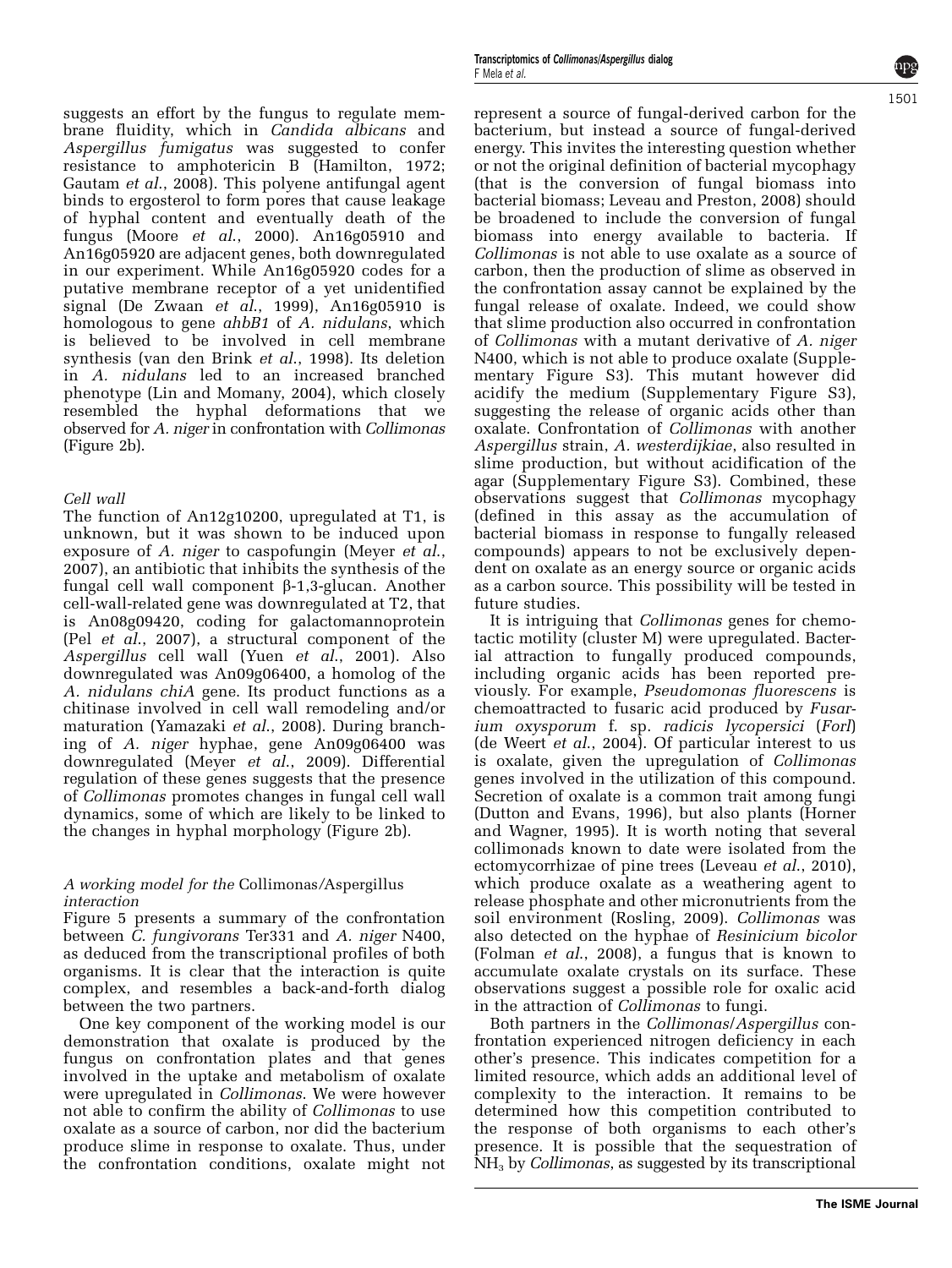Transcriptomics of Collimonas/Aspergillus dialog

<span id="page-8-0"></span>

Figure 5 Schematic overview of the Collimonas/Aspergillus dialog, as interpreted from transcriptional profiling of both partners. Details are discussed in the text.

profile, exacerbated the nitrogen shortage experienced by A. niger. Other types of stresses were noted as well, for example acid stress in the bacteria and endoplasmic reticulum stress in A. niger. How 'natural' these responses are is uncertain. Obviously, the arena in which we confronted the bacterium and fungus lacked the complexities and dynamics of real-life environments. However, the transcriptional profiles clearly offered insight into the functional hardwiring of both microorganisms, which allows them to survive in their natural habitats. The Collimonas data showed concurrent expression of genes involved in mycophagy, nutrient deficiency, low pH stress and antibiosis, which fits well with its description in the literature as a soil bacterium with antifungal activity and that prefers acidic, nutrientpoor environments ([Leveau](#page-9-0) et al., 2010).

## Acknowledgements

This work was funded by the BSIK program Ecogenomics [\(http://www.ecogenomics.nl/](http://www.ecogenomics.nl/)). This is publication 4994 of the Netherlands Institute of Ecology (NIOO-KNAW).

# References

- Abramoff MD, Magelhaes P, Ram SJ. (2004). Image Processing with ImageJ. Biophoton Int 11: 36–42.
- Akbar S, Lee SY, Boylan SA, Price CW. (1999). Two genes from Bacillus subtilis under the sale control of the general stress transcription factor  $\sigma_B$ . Microbiology 145: 1069–1078.
- Anantharam V, Allison MJ, Maloney PC. (1989). Oxalate: formate exchange. The basis for energy coupling in Oxalobacter. J Biol Chem 264: 7244–7250.
- Andrianopoulos A, Kourambas S, Sharp JA, Davis MA, Hynes MJ. (1998). Characterization of the Aspergillus

nidulans nmrA gene involved in nitrogen metabolite repression. J Bacteriol 180: 1973–1977.

- Applied Biosystems (2008). Guide to performing relative quantitation of gene expression using real-time quantitative PCR. Part Number 4371095, Rev. B.
- Aravind L, Koonin EV. (2001). Prokaryotic homologs of the eukaryotic DNA-end-binding protein Ku, novel domains in the Ku protein and prediction of a prokaryotic double-strand break repair system. Genome Res 11: 1365–1374.
- Barnett MJ, Tolman CJ, Fisher RF, Long SR. (2004). A dual-genome symbiosis chip for coordinate study of signal exchange and development in a prokaryote-host interaction. Proc Natl Acad Sci USA 101: 16636–16641.
- Barret M, Frey-Klett P, Boutin M, Guillerm-Erckelboudt AY, Martin F, Guillot L et al. (2009). The plant pathogenic fungus Gaeumannomyces graminis var. tritici improves bacterial growth and triggers early gene regulations in the biocontrol strain Pseudomonas fluorescens Pf29Arp. New Phytol 181: 435–447.
- Becker A, Vorhölter FJ. (2009). Microbial production of biopolymers and polymer precursors. In: Bernd HA Rehm (ed). Xanthan Biosynthesis by Xanthomonas Bacteria: an Overview of the Current Biochemical and Genomic Data. Caister Academic Press: UK, pp 1–13.
- Beeckman DSA, Vanrompay DCG. (2009). Bacterial secretion systems with an emphasis on the chlamydial type III secretion system. Curr Issues Mol Biol 12: 17–41.
- Bolstad BM, Irizarry RA, Astrand M, Speed TP. (2003). A comparison of normalization methods for high density oligonucleotide array data based on variance and bias. Bioinformatics 19: 185–193.
- Brodersen DE, Nissen P. (2005). The social life of ribosomal proteins. FEBS J 272: 2098–2108.
- Cianciotto NP. (2005). Type II secretion: a protein secretion system for all seasons. Trends Microbiol 13: 581–588.
- Corrochano LM, Lauter FR, Ebbole DJ, Yanofsky C. (1995). Light and developmental regulation of the gene con-10 of Neurospora crassa. Dev Biol 167: 190–200.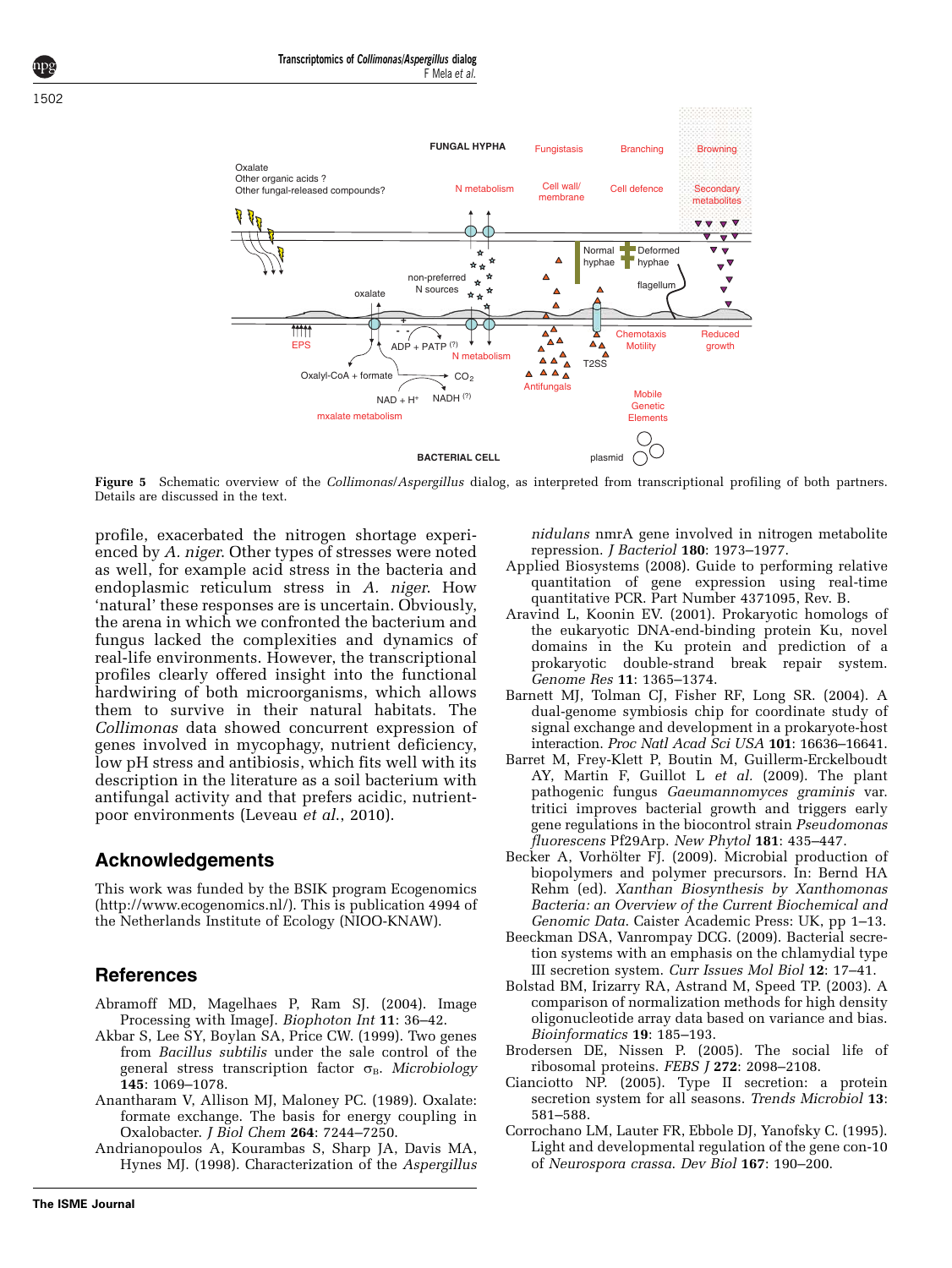- <span id="page-9-0"></span>De Alba E, Tjandra N. (2004). Structural studies on the Ca2<sup>+</sup> binding domain of human nucleobindin (calnuc). Biochemistry 43: 10039–10049.
- De Boer W, Gunnewiek P, Kowalchuk GA, Van Veen JA. (2001). Growth of chitinolytic dune soil beta-subclass Proteobacteria in response to invading fungal hyphae. Appl Environ Microbiol 67: 3358–3362.
- De Boer W, Klein Gunnewiek PJA, Lafeber P, Janse JD, Spit BE, Woldendorp JW. (1998). Anti-fungal properties of chitinolytic dune soil bacteria. Soil Biol Biochem 30: 193–203.
- De Boer W, Leveau JHJ, Kowalchuk GA, Gunnewiek P, Abeln ECA, Figge MJ et al. (2004). Collimonas fungivorans gen. nov., sp nov., a chitinolytic soil bacterium with the ability to grow on living fungal hyphae. Int J Syst Evol Microbiol 54: 857–864.
- De Weert S, Kuiper I, Lagendijk EL, Lamers GEM, Lugtenberg BJJ. (2004). Role of chemotaxis toward fusaric acid in colonization of hyphae of Fusarium oxysporum f. sp radicis-lycopersici by Pseudomonas fluorescens WCS365. Mol Plant Microbe Interact 17: 1185–1191.
- De Zwaan TM, Carroll AM, Valent B, Sweigard JA. (1999). Magnaporthe grisea Pth11p is a novel plasma membrane protein that mediates appressorium differentiation in response to inductive substrate cues. Plant Cell 11: 2013–2030.
- Deveau A, Palin B, Delaruelle C, Peter M, Kohler A, Pierrat JC et al. (2007). The mycorrhiza helper Pseudomonas fluorescens BBc6R8 has a specific priming effect on the growth, morphology and gene expression of the ectomycorrhizal fungus *Laccaria* bicolor S238N. New Phytol 175: 743–755.
- Dimroth P, Schink B. (1998). Energy conservation in the decarboxylation of dicarboxylic acids by fermenting bacteria. Arch Microbiol 170: 69–77.
- Dutton MV, Evans CS. (1996). Oxalate production by fungi: its role in pathogenicity and ecology in the soil environment. Can J Microbiol 42: 881–895.
- Esgalhado ME, Caldeira AT, Roseiro JC, Emery AN. (2001). Polysaccharide synthesis as a carbon dissipation mechanism in metabolically uncoupled Xanthomonas campestris cells. J Biotechnol 89: 55–63.
- Folman LB, Gunnewiek P, Boddy L, de Boer W. (2008). Impact of white-rot fungi on numbers and community composition of bacteria colonizing beech wood from forest soil. FEMS Microbiol Ecol 63: 181–191.
- Foster PL. (2007). Stress-induced mutagenesis in bacteria. Crit Rev Biochem Mol Biol 42: 373–397.
- Gautam P, Shankar J, Madan T, Sirdeshmukh R, Sundaram CS, Gade WN et al. (2008). Proteomic and transcriptomic analysis of Aspergillus fumigatus on exposure to amphotericin B. Antimicrob Agents Chemother 52: 4220–4227.
- Gautier L, Cope L, Bolstad BM, Irizarry RA. (2004). Affy—analysis of Affymetrix GeneChip data at the probe level. Bioinformatics 20: 307–315.
- Gorfinkiel L, Diallinas G, Scazzocchio C. (1993). Sequence and regulation of the Uapa gene encoding a uric acidxanthine permease in the fungus Aspergillus nidulans. J Biol Chem 268: 23376–23381.
- Hamilton JM. (1972). Sterols from polyene-resistant mutants of Candida albicans. J Gen Microbiol 73: 201–203.
- Hecker M, Volker U. (1998). Non specific, general and multiple stress resistance of growth restricted Bacillus subtilis cells by the expression of the  $\sigma_B$  regulon. Mol Microbiol 29: 1129–1136.
- Höppener-Ogawa S, Leveau JHJ, van Veen JA, de Boer W. (2009). Mycophagous growth of Collimonas bacteria in natural soils, impact on fungal biomass turnover and interactions with mycophagous Trichoderma fungi. ISME J 3: 190–198.
- Horner HT, Wagner BL. (1995). Calcium oxalate formation in higher plants. In: Khan SR (ed). Calcium Oxalate in Biological Systems. CRC Press: Boca Raton, Florida, pp 53–72.
- Irizarry RA, Bolstad BM, Collin F, Cope LM, Hobbs B, Speed TP. (2003a). Summaries of Affymetrix Gene-Chip probe level data. Nucleic Acids Res 31: e15.
- Irizarry RA, Hobbs B, Collin F, Beazer-Barclay YD, Antonellis KJ, Scherf U et al. (2003b). Exploration, normalization, and summaries of high density oligonucleotide array probe level data. Biostatistics 4: 249–264.
- Ishige T, Krause M, Bott M, Wendisch VF, Sahm H. (2003). The phosphate starvation stimulon of Corynebacterium glutamicum determined by DNA microarray analyses. J Bacteriol 185: 4519–4529.
- Lawrence CL, Botting CH, Antrobus R, Coote PJ. (2004). Evidence of a new role for the high osmolarity glycerol mitogen activated protein kinase pathway in yeast: regulating adaptation to citric acid stress. Mol Cell Biol 24: 3307–3323.
- Leveau JHJ, Gerards S, de Boer W, van Veen JA. (2004). Phylogeny-function analysis of (meta)genomic libraries: screening for expression of ribosomal RNA genes by large-insert library fluorescent in situ hybridization (LIL-FISH). Environ Microbiol 6: 990–998.
- Leveau JHJ, Gerards S, Fritsche K, Zondag G, van Veen JA. (2006). Genomic flank-sequencing of plasposon insertion sites for rapid identification of functional genes. J Microbiol Methods 66: 276–285.
- Leveau JHJ, Preston GM. (2008). Bacterial mycophagy: definition and diagnosis of a unique bacterial-fungal interaction. New Phytol 177: 859–876.
- Leveau JHJ, Uroz S, de Boer W. (2010). The bacterial genus Collimonas: mycophagy, weathering and other adaptive solutions to life in oligotrophic soil environments. Environ Microbiol 12: 281–292.
- Lin XR, Momany M. (2004). Identification and complementation of abnormal hyphal branch mutants ahbA1 and ahbB1 in Aspergillus nidulans. Fungal Genet Biol 41: 998–1006.
- Maligoy M, Mercade M, Cocaign-Bousquet M, Loubiere P. (2008). Transcriptome analysis of Lactococcus lactis in coculture with Saccharomyces cerevisiae. Appl Environ Microbiol 74: 485–494.
- Mantsala P, Zalkin H. (1976). Active subunits of Escherichia coli glutamate synthase. J Bacteriol 126: 539–541.
- Mao Y, Doyle MP, Chen JR. (2001). Insertion mutagenesis of wca reduces acid and heat tolerance of enterohemorrhagic Escherichia coli O157:H7. J Bacteriol 183: 3811–3815.
- Mela F, Fritsche K, Boersma H, van Elsas JD, Bartels D, Meyer F et al. (2008). Comparative genomics of the pIPO2/pSB102 family of environmental plasmids: sequence, evolution, and ecology of pTer331 isolated from Collimonas fungivorans Ter331. FEMS Microbiol Ecol 66: 45–62.
- Meyer V, Arentshorst M, Flitter SJ, Nitsche BM, Kwon MJ, Reynaga-Pena CG et al. (2009). Reconstruction of